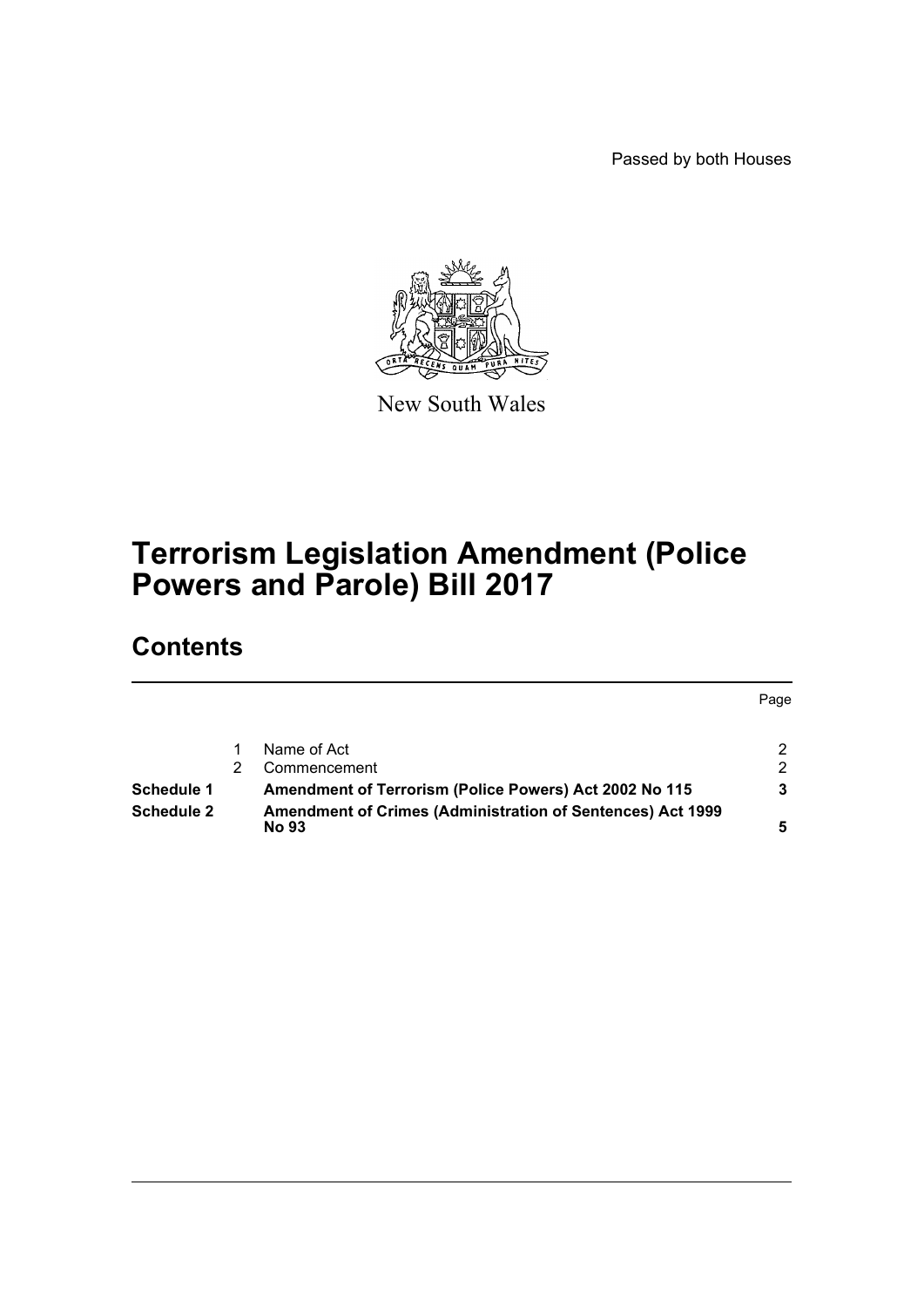*I certify that this public bill, which originated in the Legislative Assembly, has finally passed the Legislative Council and the Legislative Assembly of New South Wales.*

> *Clerk of the Legislative Assembly. Legislative Assembly, Sydney,* , 2017



New South Wales

# **Terrorism Legislation Amendment (Police Powers and Parole) Bill 2017**

Act No , 2017

An Act to amend the *Terrorism (Police Powers) Act 2002* and the *Crimes (Administration of Sentences) Act 1999* with respect to police powers and parole in relation to terrorism.

*I have examined this bill and find it to correspond in all respects with the bill as finally passed by both Houses.*

*Assistant Speaker of the Legislative Assembly.*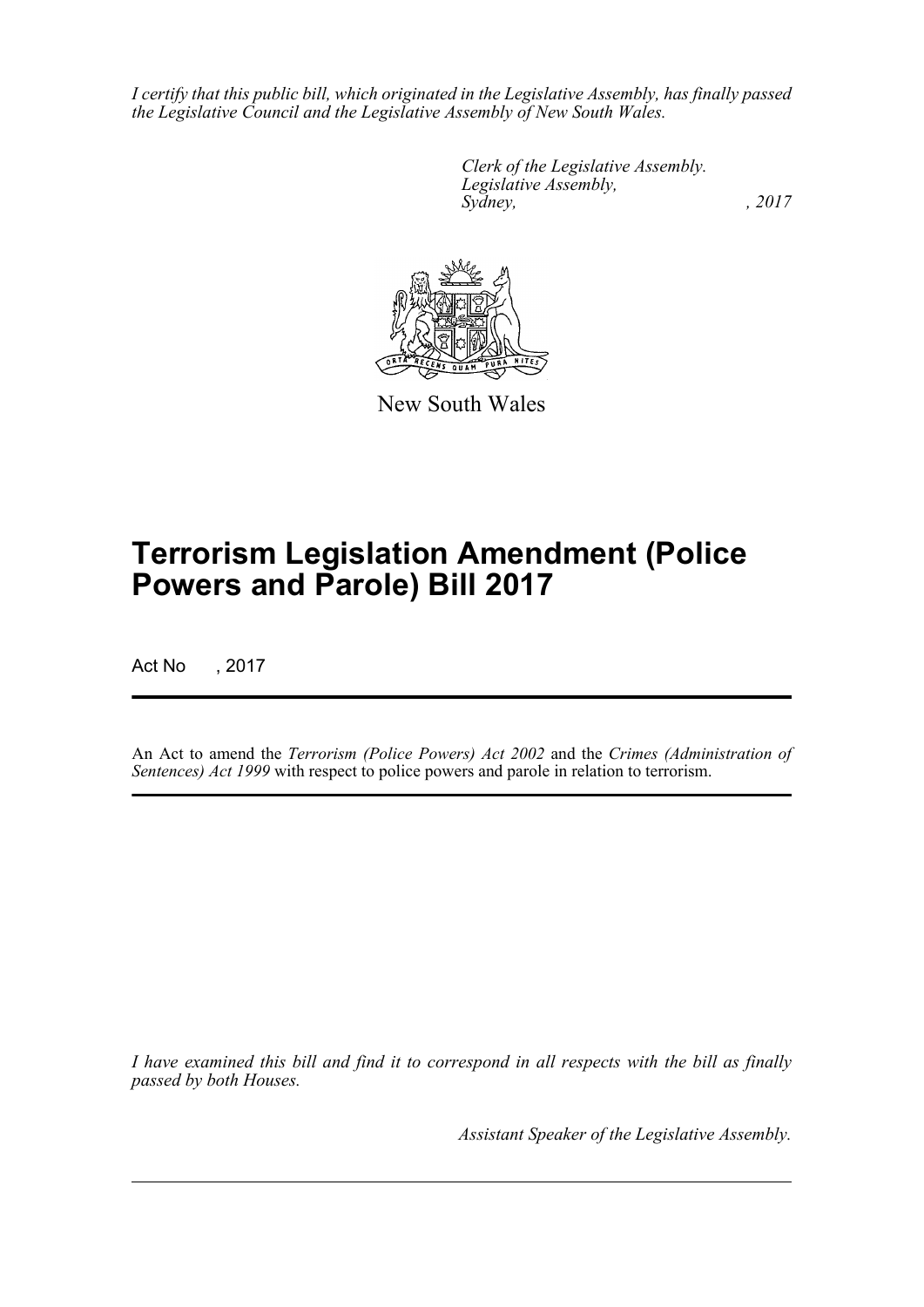Terrorism Legislation Amendment (Police Powers and Parole) Bill 2017 [NSW]

## <span id="page-2-0"></span>**The Legislature of New South Wales enacts:**

## **1 Name of Act**

This Act is the *Terrorism Legislation Amendment (Police Powers and Parole) Act 2017*.

## <span id="page-2-1"></span>**2 Commencement**

This Act commences on the date of assent to this Act.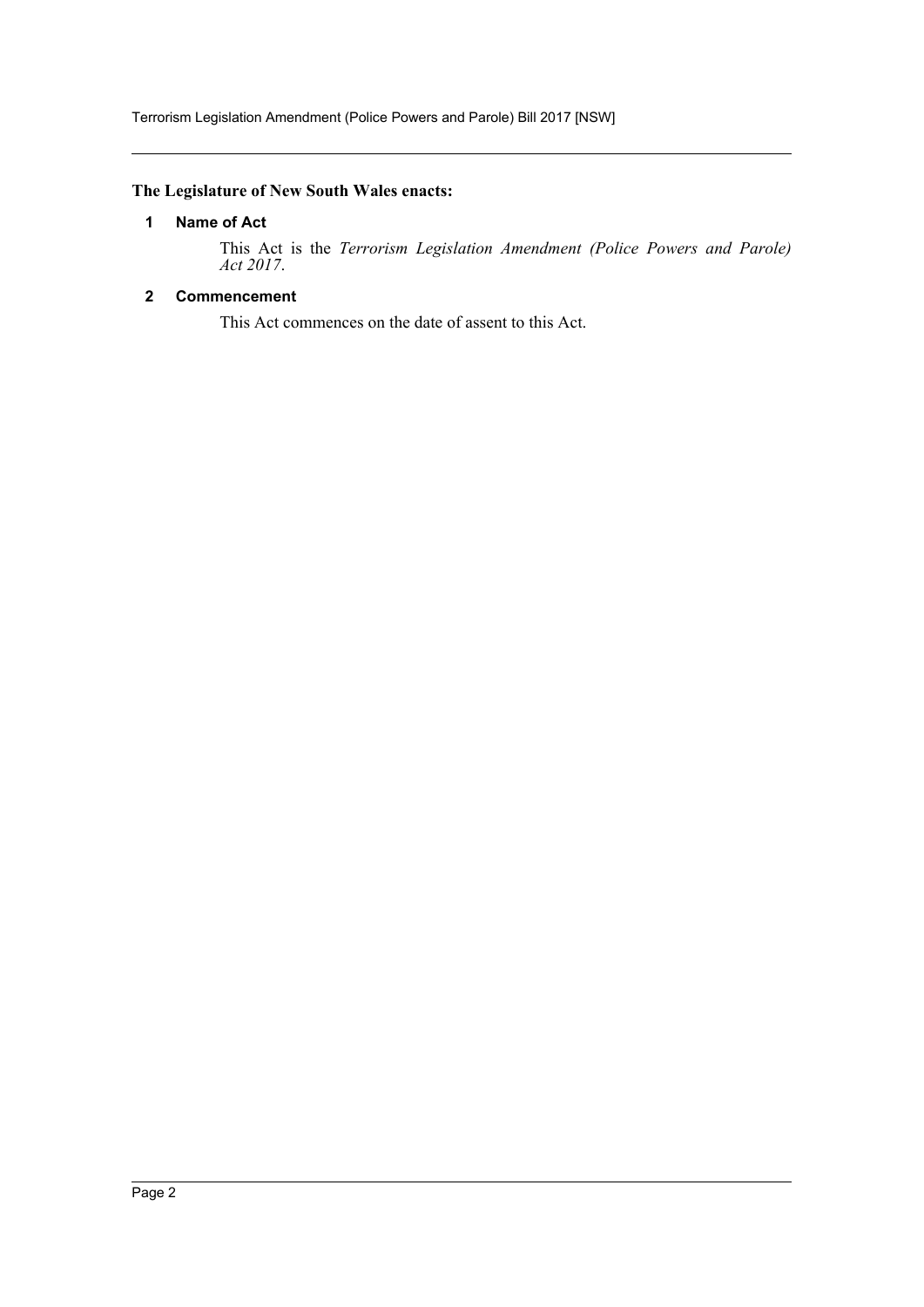# <span id="page-3-0"></span>**Schedule 1 Amendment of Terrorism (Police Powers) Act 2002 No 115**

## **Part 2AAA**

Insert after Part 2:

# **Part 2AAA Police use of force—ongoing terrorist acts**

#### **24A Police Commissioner may declare this Part applies to terrorist act to which police are responding**

- (1) If the Commissioner of Police is satisfied that:
	- (a) an incident to which police officers are responding is or is likely to be a terrorist act, and
	- (b) planned and coordinated police action is required to defend any persons threatened by the terrorist act or to prevent or terminate their unlawful deprivation of liberty,

the Commissioner may declare that it is a terrorist act to which this Part applies.

- (2) A declaration may be made in respect of the specified location at which police officers are responding and in respect of any other related specified location.
- (3) The Commissioner of Police is to notify the police officer in charge of the police officers responding to the terrorist act that a declaration has been made under this Part.
- (4) Before or as soon as practicable after a declaration is made under this Part, the Commissioner of Police is to notify the Minister for Police of the declaration.
- (5) A Deputy Commissioner of Police may make and notify a declaration under this Part on behalf of the Commissioner of Police if satisfied that the Commissioner is not able to be contacted when a declaration is sought as a matter of urgency.
- (6) A declaration may be made under this Part orally or by instrument in writing. If the declaration is made orally, it must be confirmed by instrument in writing as soon as it is reasonably practicable to do so.
- (7) The Commissioner of Police may at any time revoke a declaration made under this Part, and must do so if no further police response is required at the location concerned. The Commissioner or a Deputy Commissioner of Police may revoke a declaration made by the Deputy Commissioner on behalf of the Commissioner.

#### **24B Use of force in relation to declared terrorist act**

- (1) The police action that is authorised by this section when police officers respond to any incident that is declared to be a terrorist act to which this Part applies is authorising, directing or using force (including lethal force) that is reasonably necessary, in the circumstances as the police officer perceives them, to defend any persons threatened by the terrorist act or to prevent or terminate their unlawful deprivation of liberty.
- (2) A police officer does not incur any criminal liability for taking any such police action for the purposes of a police action plan of the police officer in charge of the police officers responding to the terrorist act.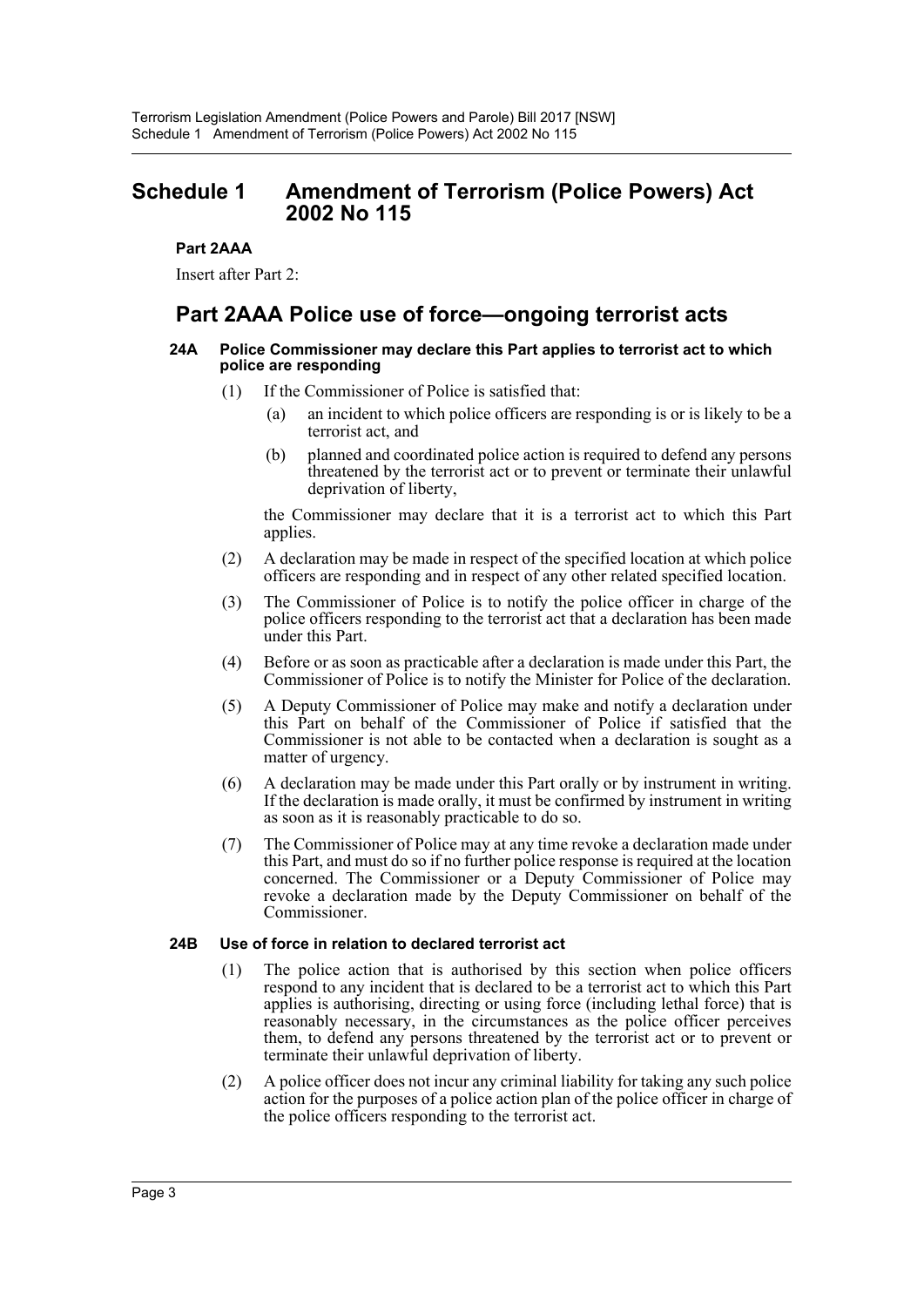- (3) This section applies only to action taken by a police officer in good faith.
- (4) If a declaration under this Part is revoked, this section continues to apply to any action taken by a police officer before the earlier of the following:
	- (a) when the police officer became aware of the revocation of the declaration,
	- (b) when the police officer, acting reasonably, ought to have been aware of the revocation of the declaration.
- (5) If a court finds that a purported declaration under this Part was not validly made, this section continues to apply to any action taken by a police officer before the finding as if it were a valid declaration.
- (6) This Part does not limit the powers of police officers to deal with a terrorist act, and police officers may exercise those powers whether or not the Commissioner of Police has been requested or has declined to make a declaration under this Part in relation to the terrorist act.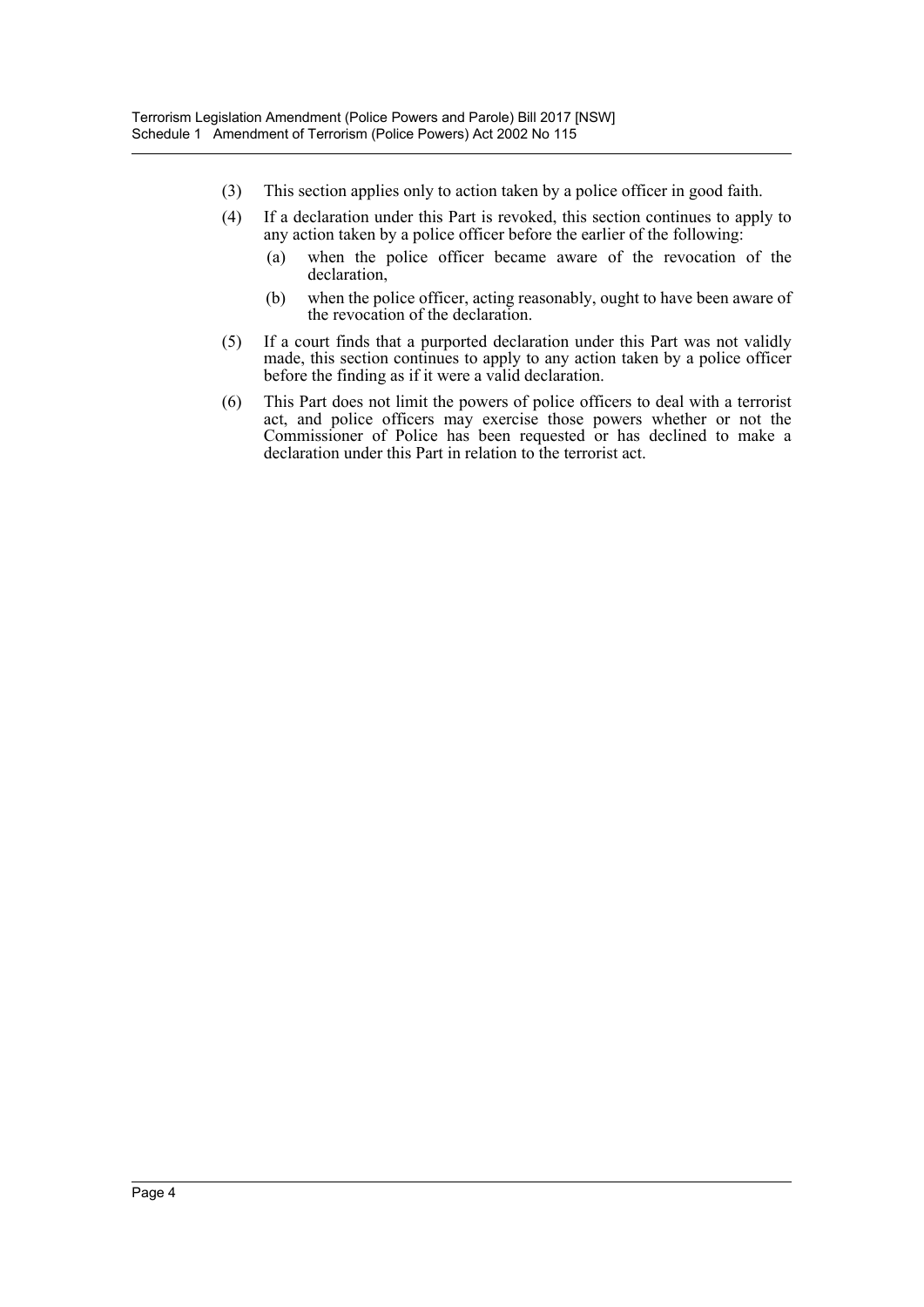# <span id="page-5-0"></span>**Schedule 2 Amendment of Crimes (Administration of Sentences) Act 1999 No 93**

### **Part 6 Parole**

Insert after Division 3:

# **Division 3A Parole orders for terrorism related offenders**

### **159A Definitions**

(1) In this Division:

*terrorism offence* means a terrorism offence within the meaning of the *Crimes Act 1914* of the Commonwealth or an offence under section 310J of the *Crimes Act 1900*.

*terrorism related offender* means an offender to whom this Division applies. *terrorist act* has the same meaning as it has in Part 5.3 of the Commonwealth Criminal Code.

(2) A reference in this Division to an offender engaging in, or inciting or assisting others to engage in, terrorist acts or violent extremism includes a reference to an offender doing so in this State, in any other part of Australia or in any other country.

### **159B Offenders to whom Division applies**

This Division applies to an offender:

- (a) who is serving a sentence for a terrorism offence, who has previously been convicted of a terrorism offence or who has been charged with a terrorism offence, or
- (b) who is the subject of a control order made under Part 5.3 of the Commonwealth Criminal Code, or
- (c) who has any associations with a terrorist organisation (within the meaning of Division 102 of Part 5.3 of the Commonwealth Criminal Code) or
- (d) who has made statements or carried out activities advocating support for terrorist acts or violent extremism, or
- (e) who has any associations or affiliation with any persons or groups advocating support for terrorist acts or violent extremism.

#### **159C Limitation on release on parole of terrorism related offenders**

- (1) The Parole Authority must not make a parole order directing the release of an offender who is known to the Parole Authority to be a terrorism related offender unless:
	- (a) the Parole Authority is satisfied that the offender will not engage in, or incite or assist others to engage in, terrorist acts or violent extremism, and
	- (b) the offender is otherwise eligible under this Act to be released on parole.
- (2) The grounds on which the Parole Authority may revoke the parole order of an offender who is known to the Parole Authority to be a terrorism related offender include that the Parole Authority has become aware that the offender may engage in, or incite or assist others to engage in, terrorist acts or violent extremism.